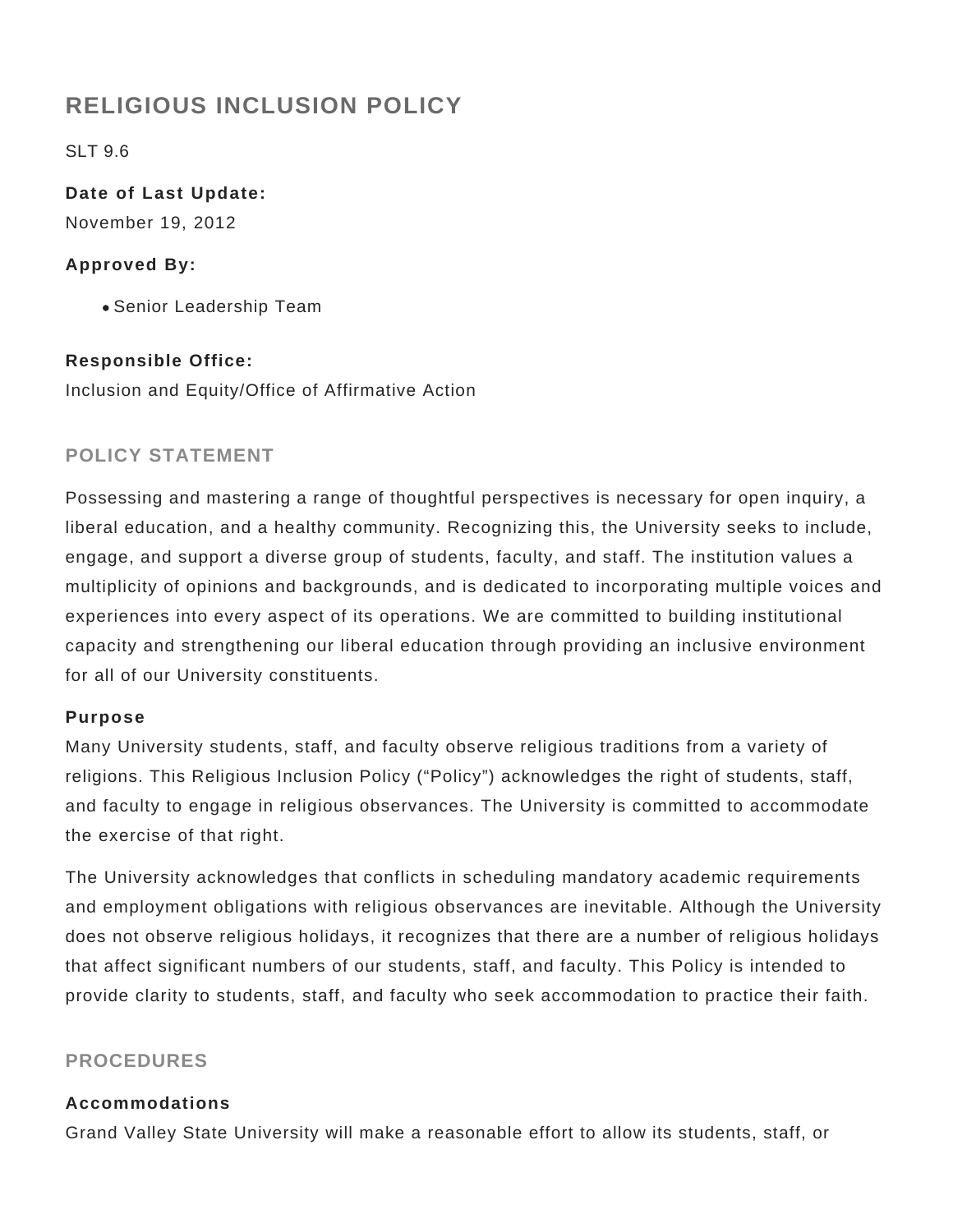faculty to be away from work or a class to observe their religious beliefs, except where accommodating the request would result in undue hardship on the University in its mission, operation or in meeting its academic standards. The University provides quiet areas for student, staff, and faculty reflection, meditation, and prayer. A list of these quiet areas may be found on the Inclusion and Equity webpage.

Faculty should be sensitive to the observance of religious holidays so that students who miss classes to practice their faith are not disadvantaged. A list of religious holidays is found on the Inclusion and Equity website. Please note that this list is meant to be inclusive of most major religious traditions (although certainly not comprehensive), and that religious holidays have no official status at the University.

Faculty should make every effort to avoid scheduling examinations or assigning work that is due on religious holidays. Some religious holidays begin at sundown on the evening before the published date of the holiday. Consequently, faculty should avoid scheduling late afternoon exams on these days.

Faculty shall not penalize any student who has properly notified the faculty member by complying with the Request Accommodation Procedure for his/her absence in classes, examination, or assignments. Faculty should accept a student's claim of a scheduling conflict on religious grounds at face value. If class attendance is required by the faculty member, classes missed to observe a religious holiday may not be counted as an absence.

Faculty must provide a reasonable opportunity for such a student to make up missed assignments and examinations within a reasonable time period before or after the student's absence, provided the student has properly notified the faculty member by submitting a Request Accommodation Form. Faculty must give the student the opportunity to do appropriate make-up work that is no more difficult or time-consuming than the original exam or assignment.

Nothing in this Policy, however, exempts a student from meeting course requirements or completing assignments. The faculty member may respond appropriately if the student fails to satisfactorily complete the make-up assignment or examination.

Further, when scheduling university events and activities, such as Family Weekend, Commencement, Convocation, and University sponsored conferences, planners should consult the list of religious holidays on the Inclusion and Equity website before selecting the date and time to ensure inclusiveness.

#### **Religious Accommodation Procedure**

All requests for accommodation for religious observance should be made in the following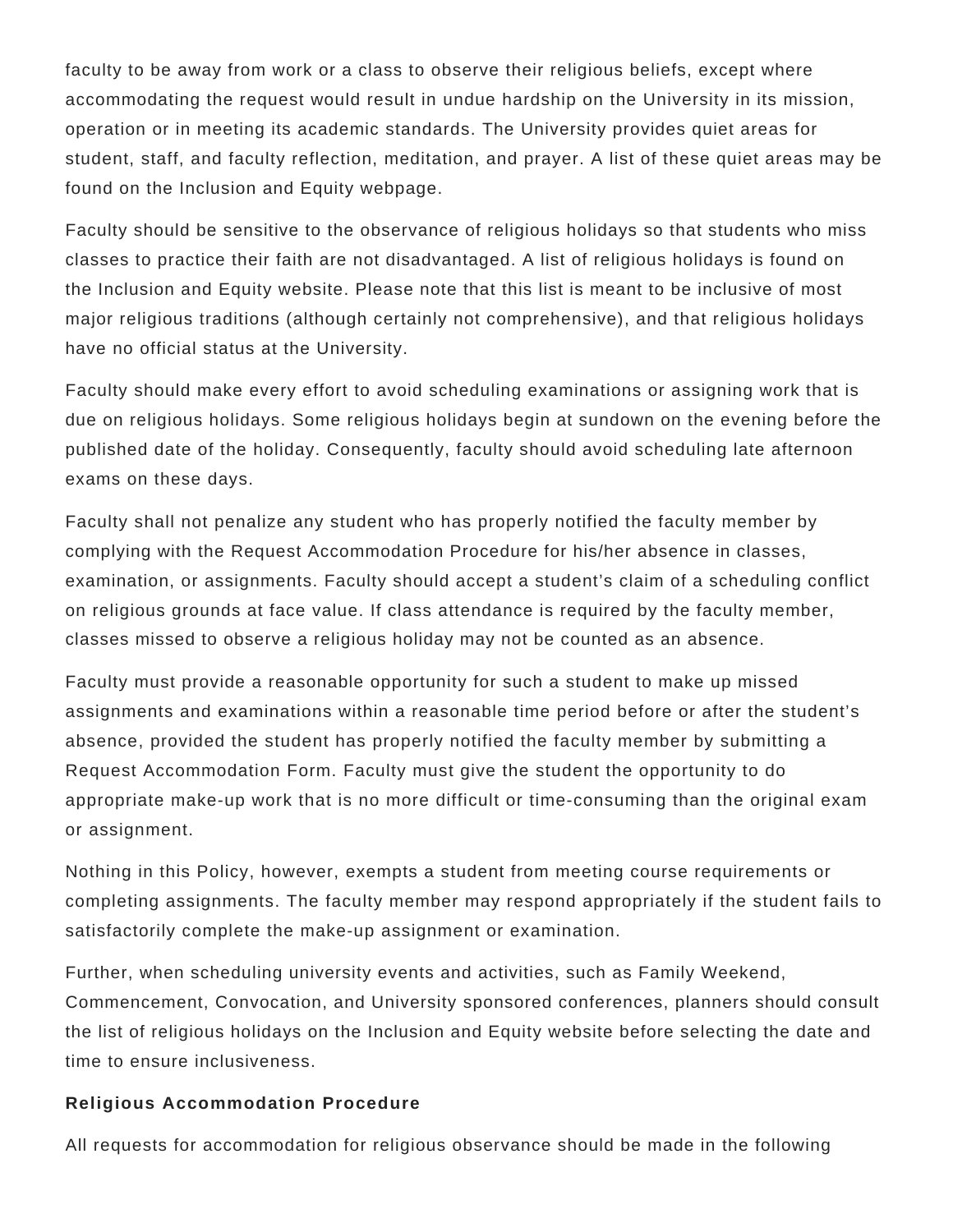#### manner:

Students: Faculty should inform students of all examination dates and assignment deadlines at the start of each semester in the class syllabus. If a conflict with a religious observance exists, students must request a religious accommodation from their faculty within the first two weeks of each semester or as soon as reasonably possible after the instructor announces a particular mandatory class, examination, or assignment so that alternative arrangements can be made for any class, examinations, or assignments missed. If an accommodation is needed within the first two weeks of the semester, the student must provide the faculty member with reasonable advance notice of the need for accommodation. Requests for accommodation must be made through a Religious Accommodation Form, which may be found at the Dean of Students Office, the Office of Affirmative Action or under "Forms" at [www.gvsu.edu/inclusion](http://www.gvsu.edu/inclusion). It is the student's responsibility to provide faculty with reasonable notice of the need for accommodation and the timing of the notice may be taken into account in determining whether granting the request would create an undue hardship.

The faculty member and the student should discuss and agree upon what would constitute a reasonable accommodation in each given case. If the student and faculty member agree upon an accommodation, the accommodation must be carried out and disclosed on the Religious Accommodation Form. The completed Religious Accommodation Form shall be filed by the faculty member in the Dean of Students Office.

If the student and faculty member cannot agree on an accommodation, either party may bring the matter to the Unit Head to determine the accommodation. Either party may appeal the Unit Head's decision to the Dean, who will make a final binding decision.

Where a student has obligations to a placement site (e.g. internships), that student must also work out arrangements with the placement site to make up for missed responsibilities or duties.

Staff: The use of vacation and personal leave is governed by the staff member's respective Board of Trustees' Policies, Staff Handbook, or Collective Bargaining Agreement. Vacation days requested for the express purpose of religious observance will not be unreasonably denied by the staff member's supervisor if the staff member has accrued vacation leave or is eligible for personal leave and the granting of leave or vacation time will not result in undue hardship for GVSU.

Faculty: The use of vacation and personal leave is governed by the Faculty Handbook. Requests by a faculty member for leave for religious accommodation, however, shall be considered under this Policy if the faculty member has made arrangements for any missed classes and the granting of the leave will not result in undue hardship for GVSU. Faculty that